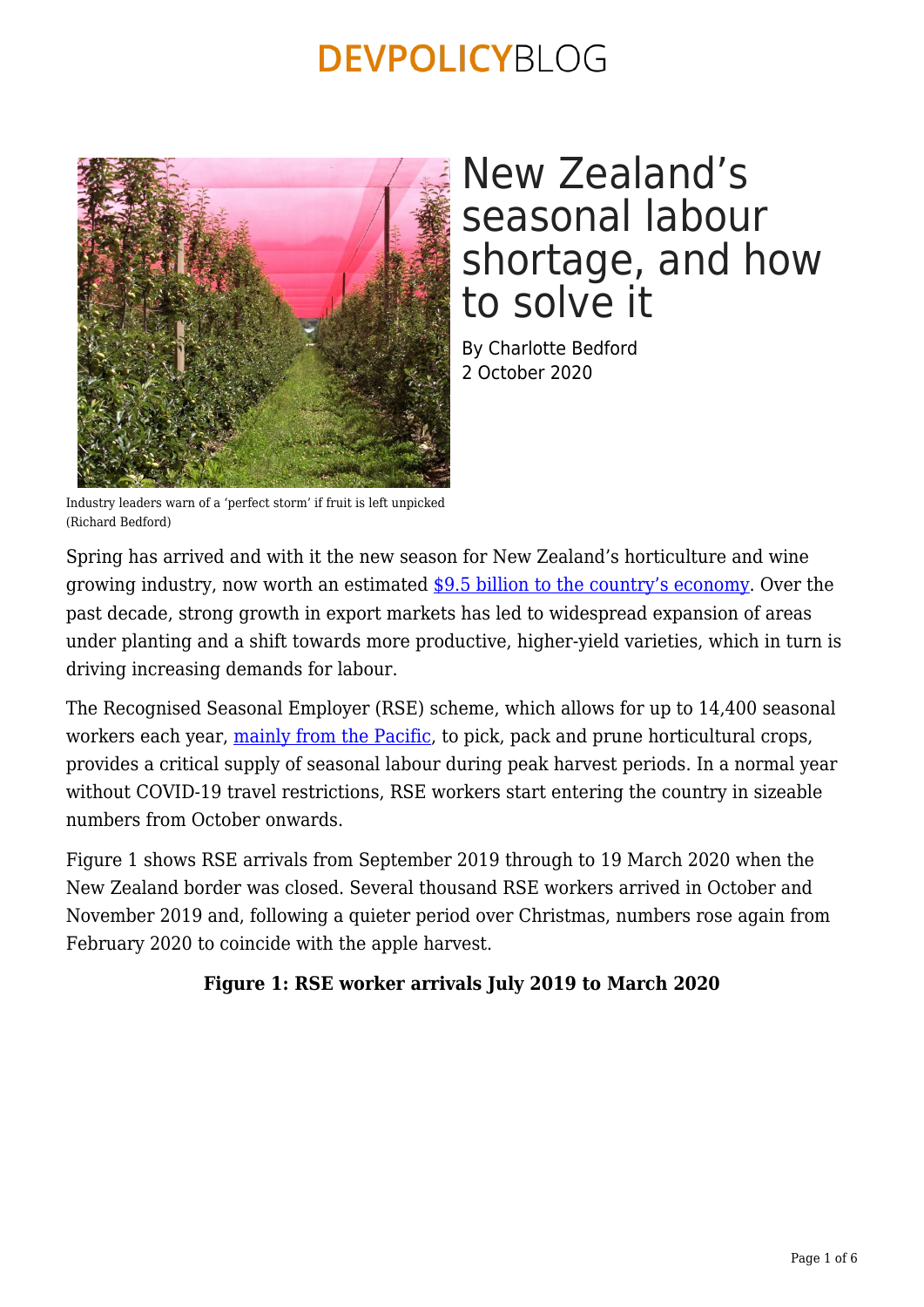

*\*Data from 1-19 March 2020 when the NZ border closed*

In early September 2020, there were around 7,000 RSE workers still in New Zealand due to COVID-19 travel restrictions. About 2,000 workers have indicated they would like to be repatriated, leaving around 5,000 RSE workers for spring work. If these workers can be easily shifted between employers and regions, then the industry's RSE labour needs should be met for October and almost met for November.

There are however some important caveats: 1) there are competing seasonal labour demands across crops and regions; 2) RSE workers are only one component of the industry's total seasonal workforce needs; and 3) the majority of RSE workers will have been in the country for seven to twelve months. Workers will be physically tired and missing their families which may affect their workplace productivity.

Recent research by the New Zealand Institute for Economic Research (NZIER) on [horticulture labour supply and demand](https://www.hortnz.co.nz/assets/2018-RSE-Conference/Presentations/16-40-Dion-Gamperle-NZIER-presentation-RSE-conferenceREV.pdf) estimates the net surplus and deficit of available seasonal labour across crops and regions from July 2019 through to July 2021.

Figure 2 highlights three points: 1) the regional variations in the availability of seasonal labour; 2) the widespread shortfalls of labour at different times of the year; and 3) the competing demands for labour across crops and regions to meet these deficits. This research, undertaken prior to COVID-19, assumes availability of RSE workers and other temporary foreign workers. The deficits of migrant labour will be greater from September 2020 onwards if borders remain closed.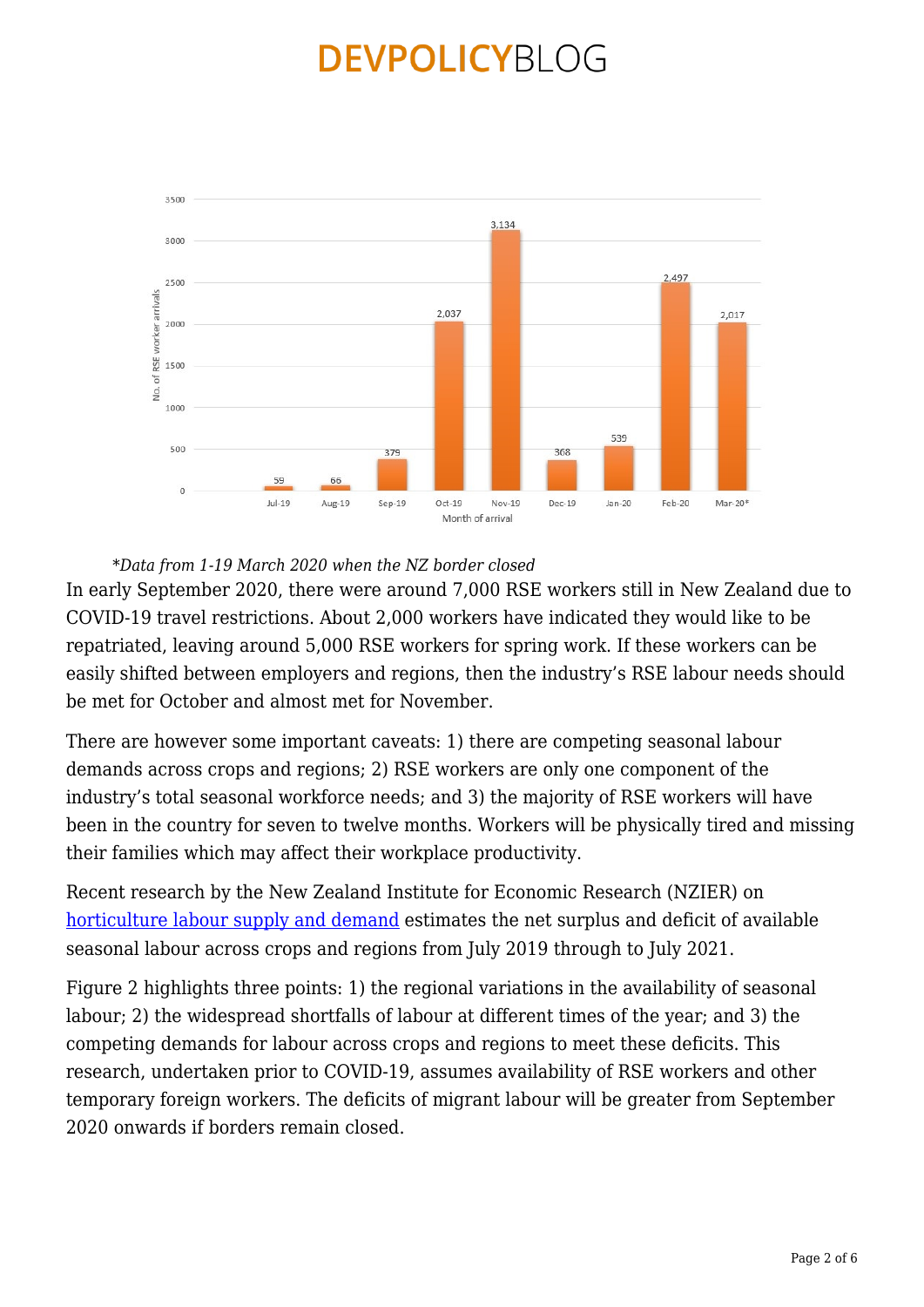### **Figure 2: Net permanent and casual seasonal worker surplus/deficit, July 2019 to 2021**



#### *Source: NZIER (2018, p.16)*

Figure 3 shows the total number of permanent and casual workers available across all crops and regions. The dark blue shading at the top of each bar represents the RSE workers. In all months of the year, except September, New Zealanders - permanent staff, [Work and Income](https://www.workandincome.govt.nz/) clients, Kiwis on the New Zealand seasonal work scheme, and casual workers – make up a larger share of the seasonal workforce than RSE labour. In [Central Otago](https://www.codc.govt.nz/repository/libraries/id:2apsqkk8g1cxbyoqohn0/hierarchy/sitecollectiondocuments/reports/other-reports/Central%20Otago%20Labour%20Survey%20-%20horticulture%20and%20viticulture%20August%202018.pdf) and [Marlborough,](https://www.marlborough.govt.nz/repository/libraries/id:1w1mps0ir17q9sgxanf9/hierarchy/Documents/Your%20Council/Meetings/2016/Regional%20Planning%20and%20Development%202016%20List/RP%26D_Item_1_16_June_2016-Marlborough_Viticulture_Labour_Market_Survey.pdf) two regions with historically low unemployment rates, working holiday makers are the biggest component of the casual seasonal workforce, followed by RSE workers. This year, international travel restrictions mean there will be fewer temporary foreign workers available.

#### **Figure 3: Supply of permanent and seasonal labour**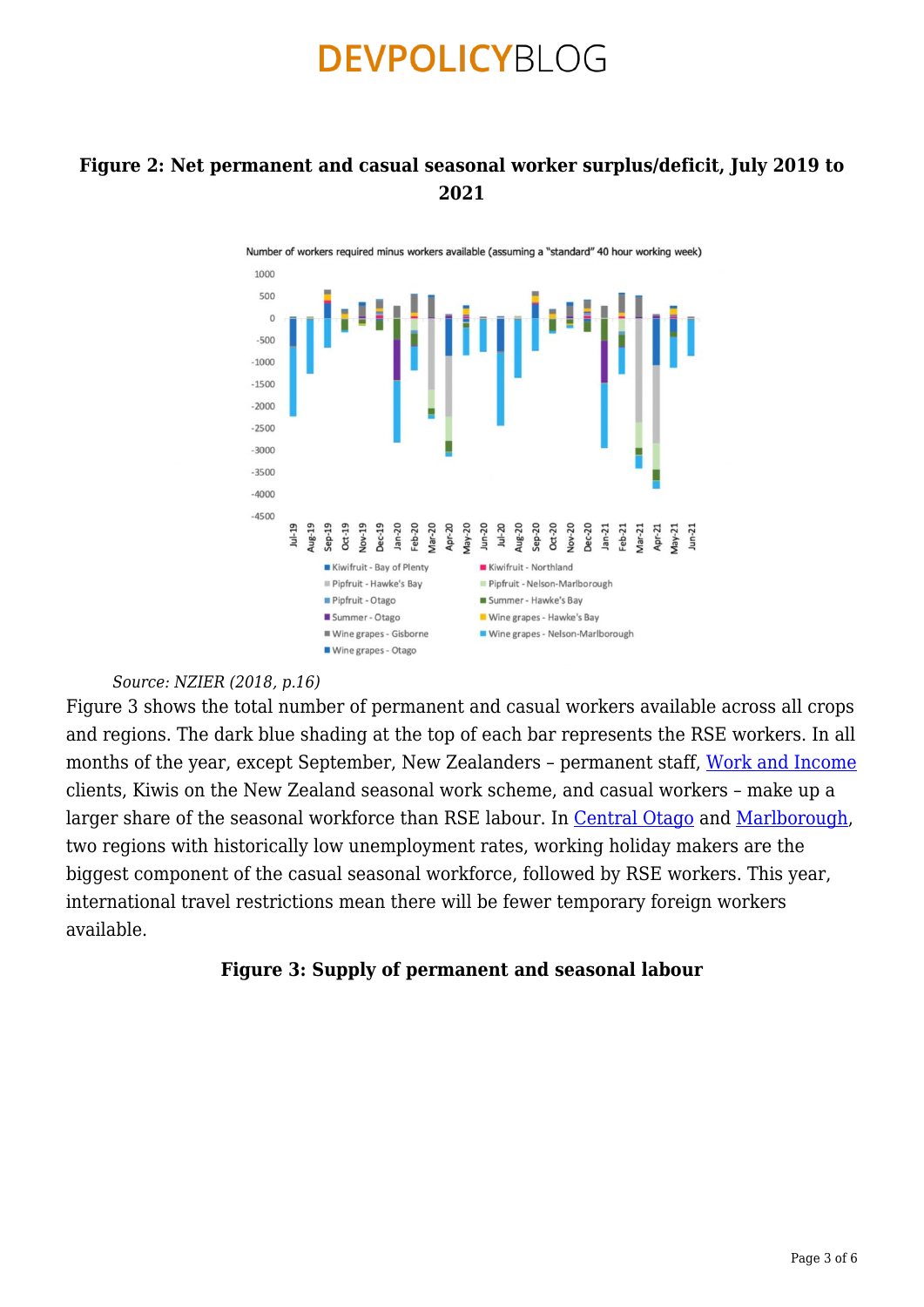

Number of workers available (productivity and seasonally adjusted), all crops and regions

#### *Source: NZIER (2018, p.15)*

The horticulture industry has been warned by Government that it's [unlikely they will get](https://www.stuff.co.nz/national/122766494/david-parker-takes-hardass-approach-to-labour-shortage-during-covid) [seasonal workers through the border this year.](https://www.stuff.co.nz/national/122766494/david-parker-takes-hardass-approach-to-labour-shortage-during-covid) A range of strategies are being considered to encourage locals into seasonal work, including more flexible work hours, using technology (e.g. automated picking platforms) to lower the physical work requirements, and potentially offering higher rates of pay.

But there are barriers to engaging locals, linked to the nature of the work, the long hours, and the location in rural areas. While the unemployed and students living in rural areas may take up seasonal jobs, it is unlikely that New Zealanders based in urban areas are going to move to the regions for short periods of seasonal work. Furthermore, while RSE workers enter the country solely for the purpose of undertaking seasonal work, and have a visa that ties them to their employer, New Zealanders face no such restrictions – they can leave the job at any time.

In Central Otago, which relies heavily on working holiday makers, [lack of suitable](https://www.codc.govt.nz/repository/libraries/id:2apsqkk8g1cxbyoqohn0/hierarchy/sitecollectiondocuments/reports/other-reports/Labour%20Survey%20Infographic%20Poster.pdf) [accommodation](https://www.codc.govt.nz/repository/libraries/id:2apsqkk8g1cxbyoqohn0/hierarchy/sitecollectiondocuments/reports/other-reports/Labour%20Survey%20Infographic%20Poster.pdf) is another constraint to employing locals from outside rural areas. Backpackers often live in self-contained campervans in campgrounds or on the worksite. It is unlikely Kiwis will accept the same accommodation standards. Central Otago growers are looking at options to bus locals in from Queenstown and other nearby towns for work this coming season, but this strategy is unlikely to provide sufficient labour.

Industry leaders warn of a 'perfect storm' brewing for the horticulture industry if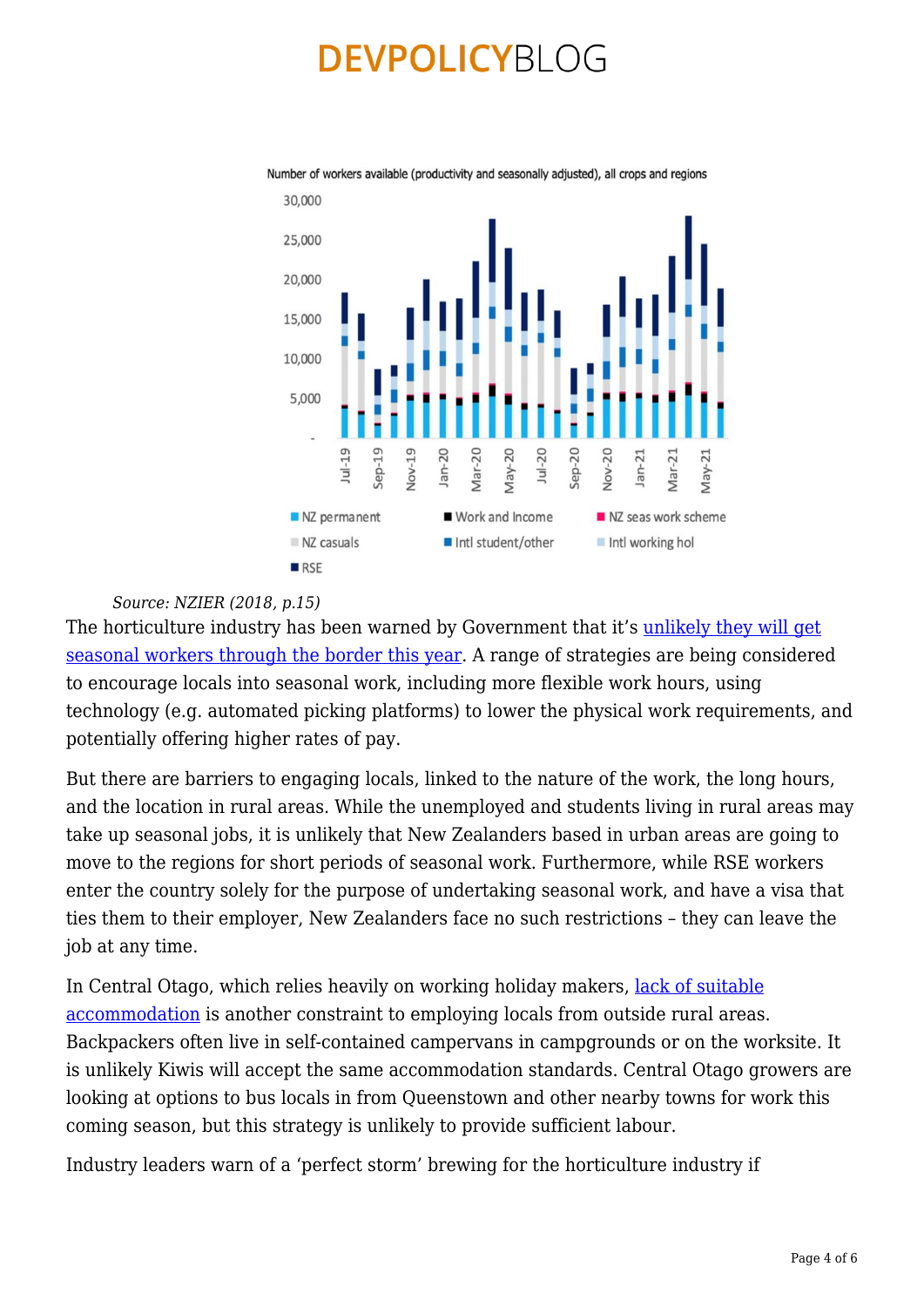restrictions aren't eased for re-entry of RSE workers. The [summerfruit industry in Central](https://www.stuff.co.nz/business/industries/122585820/perfect-storm-brewing-for-central-otago-growers-facing-covid19-labour-crisis) [Otago](https://www.stuff.co.nz/business/industries/122585820/perfect-storm-brewing-for-central-otago-growers-facing-covid19-labour-crisis) is forecasting a shortage of 1,500 workers for thinning in October, and a shortage of 5,500 workers for the peak cherry season during December and January. This will leave fruit on the trees and impact severely on the region's economy to which the cherry harvest contributes \$3 million a day. For the [pipfruit industry in Hawke's Bay,](https://www.stuff.co.nz/business/farming/122741361/this-just-cannot-happen-95-billion-at-risk-as-horticulture-sector-struggles-to-fill-25anhour-jobs) approximately 10,000 seasonal workers are needed from October onwards to prune and pick \$1 billion worth of fruit. According to [New Zealand Apples and Pears' Chief Executive,](https://www.stuff.co.nz/business/farming/122741361/this-just-cannot-happen-95-billion-at-risk-as-horticulture-sector-struggles-to-fill-25anhour-jobs) the labour shortage has the potential to cripple the region's economic recovery.

No substantive decision on allowing RSE workers, or other foreign labour, back into the country is likely until after the election (delayed to October 17). The Government has extended the visas of RSE workers still in the country through to December 2020 which provides growers with the certainty of some RSE labour. However, greater operational flexibility is required to allow RSE workers to be more easily shared between employers and regions in an attempt to best manage labour needs for spring.

On 22 September, the [Government](https://www.beehive.govt.nz/release/seasonal-work-visa-available-more-people) also announced a Supplementary Seasonal Employment (SSE) visa which will be automatically issued to around 11,000 working holiday makers in New Zealand, whose visas would otherwise expire between October and March, to stay on to fill seasonal jobs where locals are not available. This will be welcome news for growers and provide a much-needed additional source of labour. However, more seasonal workers will be required for peak harvest periods commencing in late 2020/early 2021.

By January 2021 (if not before) border restrictions ought to be eased to allow Pacific workers from COVID-free countries, which include Vanuatu, Samoa, Tonga - the three largest suppliers of RSE labour – to return to New Zealand as seasonal workers. If some countries aren't keen, this could be an opportunity for others, such as Solomon Islands, to gain market share in the RSE.

When RSE workers enter the country, employers would like to quarantine workers in fit-forpurpose RSE accommodation. During [Alert Level 4 or 'lockdown'](https://covid19.govt.nz/alert-system/alert-system-overview/#alert-level-4-%E2%80%94-lockdown), RSE employers were required to implement strict health and safety measures to keep RSE workers in their isolation groups at work and in their accommodation. If RSE employers follow these rules again, there should be no reason why workers can't complete the quarantine requirements at their RSE accommodation, rather than in managed isolation at the border.

Horticulture has been put forward as the 'ideal sector' to [spearhead New Zealand's](https://www.nzkgi.org.nz/wp-content/uploads/2020/07/2020-07-15-Hort_Strategy_Infographic.pdf) [economic recovery post-COVID](https://www.nzkgi.org.nz/wp-content/uploads/2020/07/2020-07-15-Hort_Strategy_Infographic.pdf). However, the industry can only play that role if labour is available to get fruit picked, packed and to market. Australia has opened up its borders to